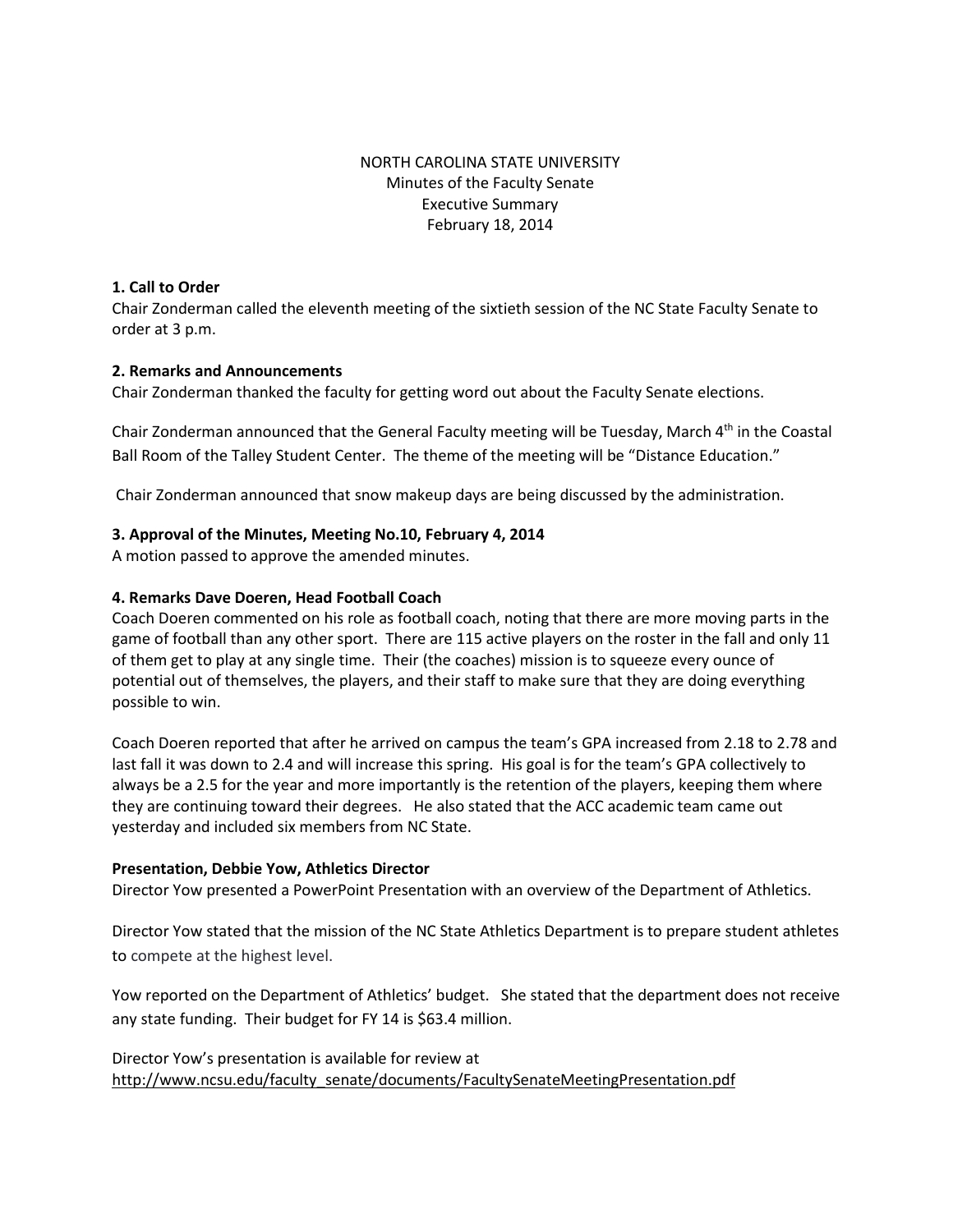## *5.* **Old/New Business**

## *Candidates for Chair of the Faculty-Elect*

Senator Jeannette Moore, Professor of Animal Science and Secretary Dennis Daley, Professor of Public and International Affairs are the candidates for Chair of the Faculty-Elect position.

# *Resolution to Reject Boycott of Israeli Academic Institutions – First Reading* The resolution was presented for a first reading.

The resolution will be presented for a second reading and discussed at the next meeting.

# **6. Adjourn**

A motion passed to adjourn the meeting at 4:47 p.m.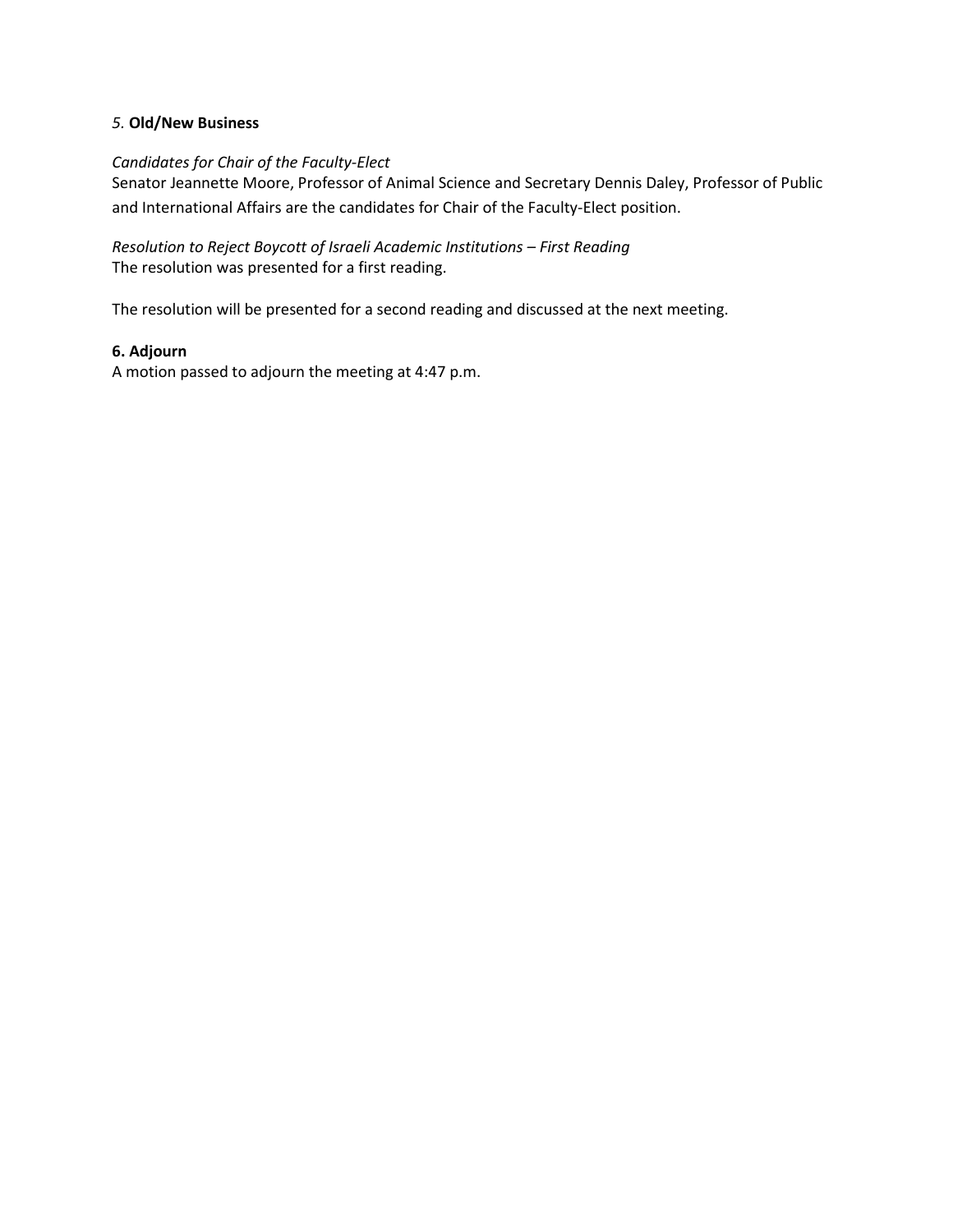## NORTH CAROLINA STATE UNIVERSITY Minutes of the Faculty Senate

# Regular Meeting No. 11 of the 60<sup>th</sup> Session: Faculty Senate Chamber February 18, 2014

**Present:** Chair Zonderman, Immediate Past Chair Kellner, Secretary Daley, Senators Aday, Ade, Allaire, Aspnes, Barlett, Bernhard, Bird, Borden, Bourham, Devetsikiotis, Edwards, Fleisher, Funkhouser, Heitmann, Holden, Knopp, Laffitte, Lucia, J. Moore, M. Moore, Morgado, Penrose, Rucker, Spontak, Tyler, Williams

**Excused:** Provost Arden; Parliamentarian Weiner; Senators Lunardi, Nfah-Abbenyi, Sztajn

**Absent:** Senators Baumer, Fuentes, Knowles, Krause, Marks

G**uests:** Debbie Yow, Athletics Director; Dave Doeren, Head Football Coach; Tim Peeler, University Communications; Marcia Gumpertz, OIED; Beth Fath, Health and Exercise Studies; Betsy Brown, Provost's Officer; P. J. Teal, Chancellor's Office; Kyle Dell, Provost's Office

# **1. Call to Order**

Chair Zonderman called the eleventh meeting of the sixtieth session of the NC State Faculty Senate to order at 3 p.m.

# **2. Remarks and Announcements**

Chair Zonderman thanked the faculty for getting word out to colleges about the Faculty Senate elections. The names of candidates are due before February 27<sup>th</sup>.

Chair Zonderman announced that the General Faculty meeting will be held in lieu of the March 4<sup>th</sup> Faculty Senate meeting. The meeting will be in the Coastal Ball Room of the Talley Student Center. The theme of the meeting will be "Distance Education."

Chair Zonderman announced that there have been some discussions by the administration on snow makeup days.

# **3. Approval of the Minutes, Meeting No. 10, February 4, 2014.**

The minutes were approved as amended.

# **4. Remarks by Dave Doeren, Head Football Coach**

Coach Doeren reported that they are in the finishing phase of recruiting for football and are about to start spring practice.

Coach Doeren explained that in the game of football they have more moving parts than any other sport. There are 115 active players on the roster in the fall and only 11 of them get to play at any single time. His definition of the game of football is a series of collisions with a test of strength, speed, skill, and will, big men clearing the way for fast men with countless contests of courage and toughness until one side wears down either physically or surrenders mentally. He said it is a very physical game and a very competitive game. It's a game of egos and a lot of young men who think they are better than everyone else at what they do, get tested on a national stage in the lime light.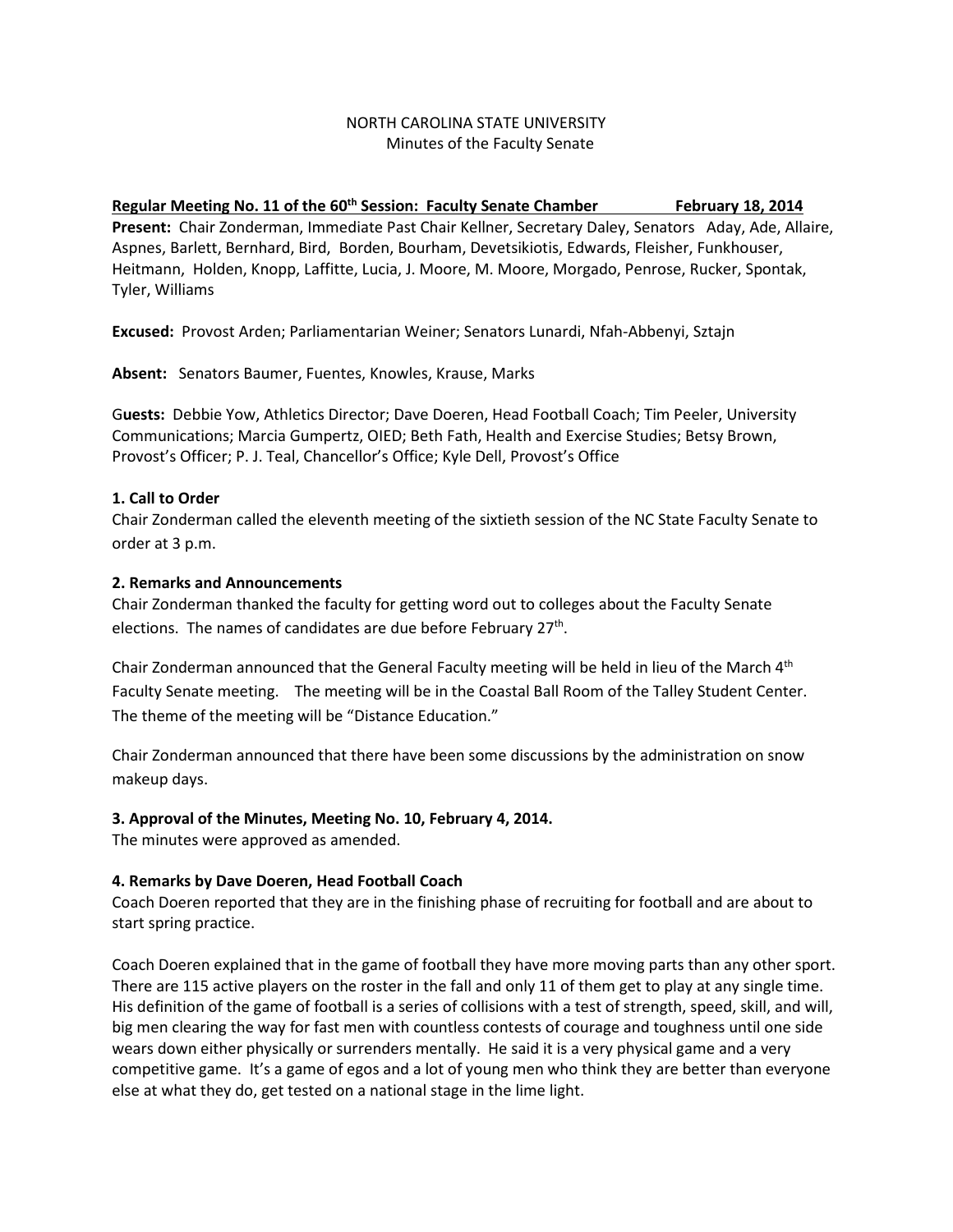Coach Doeren stated that he wears a lot of hats. There is a lot of psychology and motivational techniques. He wants the players to overachieve in everything that they do. He believes that holding them accountable to their skill set and their God given ability means doing what you can where you are.

Coach Doeren stated that his job is making the job that he was handed better and three ways to do that as a coach are to coach them better, develop them and make them better than what they are. Then recruit players to come in and try to take their jobs, which is the developmental stage of the program.

Coach Doeren commented that the coaches' mission is to squeeze every ounce of potential out of themselves, the players, and their staff to make sure that they are doing everything they can to win. That using your strengths and hiding your weaknesses are key aspects of coaching. Sometime there are so many weaknesses you can't hide them which was a difficult part of this season because there were so many injuries to a team that didn't have any depth, so hopefully with the addition of thirty- three players they will have depth.

Coach Doeren reported that the team GPA from the first to the second semester after he arrived here went from 2.18 to 2.78 and last fall it was down to 2.4 and will increase this spring. He stated that they would like for the team GPA collectively to always be a 2.5 for the year and more importantly is the retention of the players, keeping them where they are continuing toward their degrees.

Coach Doeren reported that the ACC academic team came out yesterday and it included six members from NC State. He stated that they spend a lot of time with coaches and players discussing what has to be done off of the field. The first conversation is about class attendance, tutoring, and attitude.

Coach Doeren stated that the team had more than 120 hours of community service during his first year here. Each player is responsible for ten hours at the minimum. Most of the service is done in children's hospital s and elementary schools doing peer mentor programs.

Coach Doeren stated that he grew up in a blue collar area of Kansas City. He wants the program to be viewed as a working class tough guy program because that is what he thinks NC State was founded on, and he would like that to identify them as a football program. His aim is for the program to be the program that everyone wants to be and no one wants to play.

Coach Doeren extended an invitation to the faculty to attend spring practices.

#### *QUESTIONS AND COMMENTS*

*Senator Aspnes commended Coach Doeren on his emphasis on academics. He asked the coach to comment on the school's notion to pay the student athlete.*

Coach Doeren stated that there are lots of things that go into that. There are only two sports that generate money but there are a lot of athletes and Title 9 is involved, where you don't just pay football you have to pay everyone. A lot of student athletes feel that they are generating a lot of money because of their name, but from a fundamental stand point he sees both sides of it.

*Does the NC State student athlete have a profile that is different from other universities that you are familiar with?*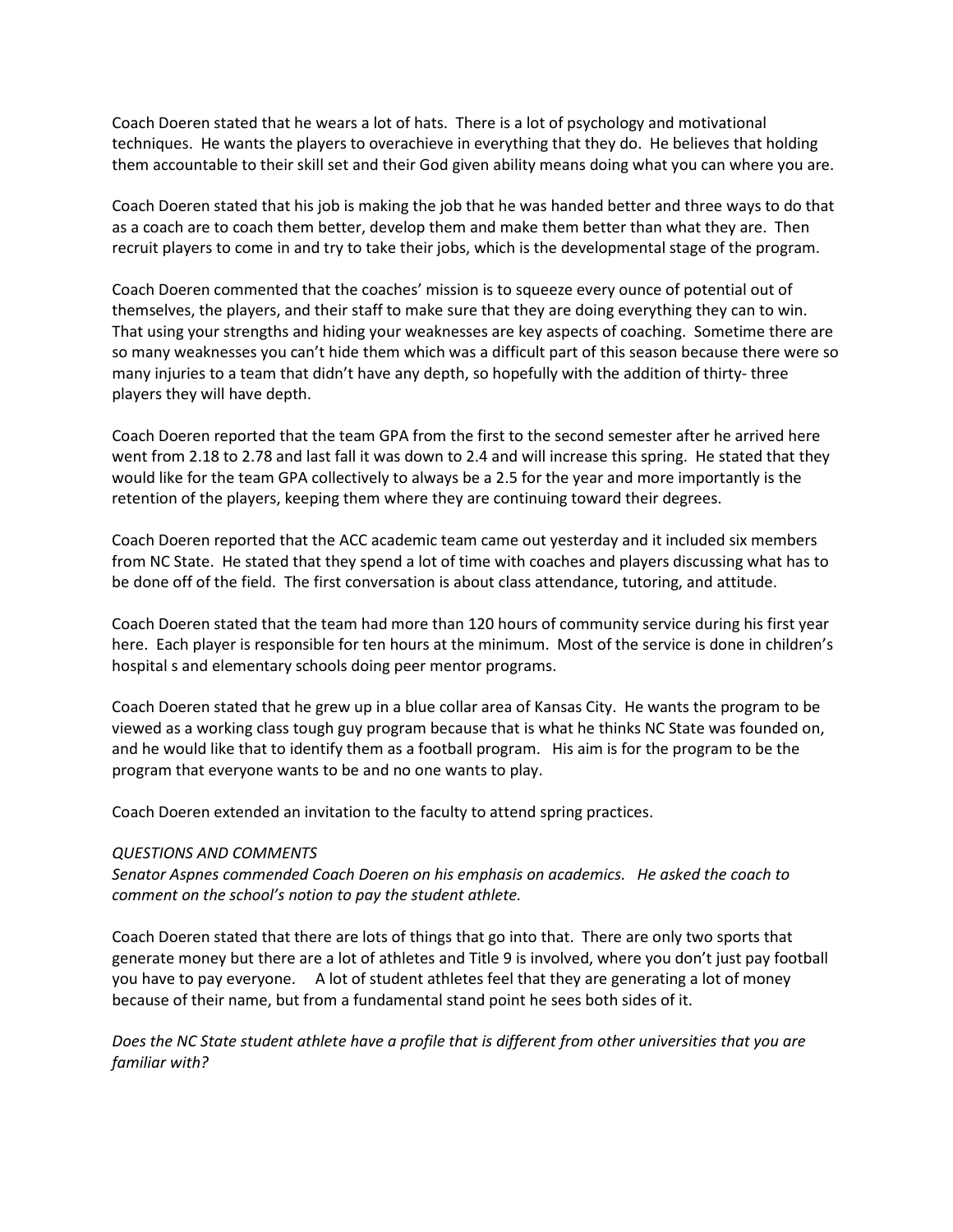Coach Doeren responded that it can, because of our Ag school and Engineering school which are unique to where we are. He said athletically he would say no that they go after the top players like everyone else does.

# *How do you balance some of the classroom/on the field demands?*

Coach stated that there is a lot of structure, a lot of tutoring. They do a tremendous job at Case in setting up different tutoring and lecturing programs for the guys. They try to recruit students that they feel can succeed at NC State. When they recruit an at-risk student they want a student that is a tireless worker and is willing to take all the help he can get and use it.

*Senator Williams pointed out that the image of reputation of many colleges and universities have been damaged in recent years by the off campus /off university, private life of student athletes. How can you control or have influence in that area?*

Coach Doeren stated that he meets with the athletes every Wednesday on life skills and there are people in athletics in which their sole responsibility is teaching life skills. The spotlight on athletes are so bright that some of the mistakes that they make are my-nuke compared to a mistake that someone else is making and never even gets talked about. The athletes have to learn that it doesn't matter how big it is once it hits the paper it's big, so they are lectured constantly on making those decisions.

*Are there ever any discussions in the NCAA about allowing football players to take only nine hours during the fall if they make up the total number of hours during the year?*

Coach Doeren responded no.

Director Yow stated that she doesn't see that happening in the next ten or fifteen years.

## **Presentation, Debbie Yow, Athletics Director**

Director Yow stated that she is very proud to be NC State's Director of Athletics. She explained that today, there are only three female Athletic Directors in the Unites States, which is a very sad commentary, for many women are qualified to be Athletics Director and would do an excellent job yet cannot get hired.

Director Yow stated that she has been an Athletic Director for twenty four years and feels very Blessed to be here to play whatever part she can along with the Athletic Council and many others who help NC State improve in every facet.

Director Yow reported that the mission of the NC State Athletics Department is to prepare student athletes:

- 1. To compete at the highest level.
- 2. To inspire student-athletes to be leaders now and for the future.
- 3. To provide the best environment to achieve their athletic, academic and personal aspirations.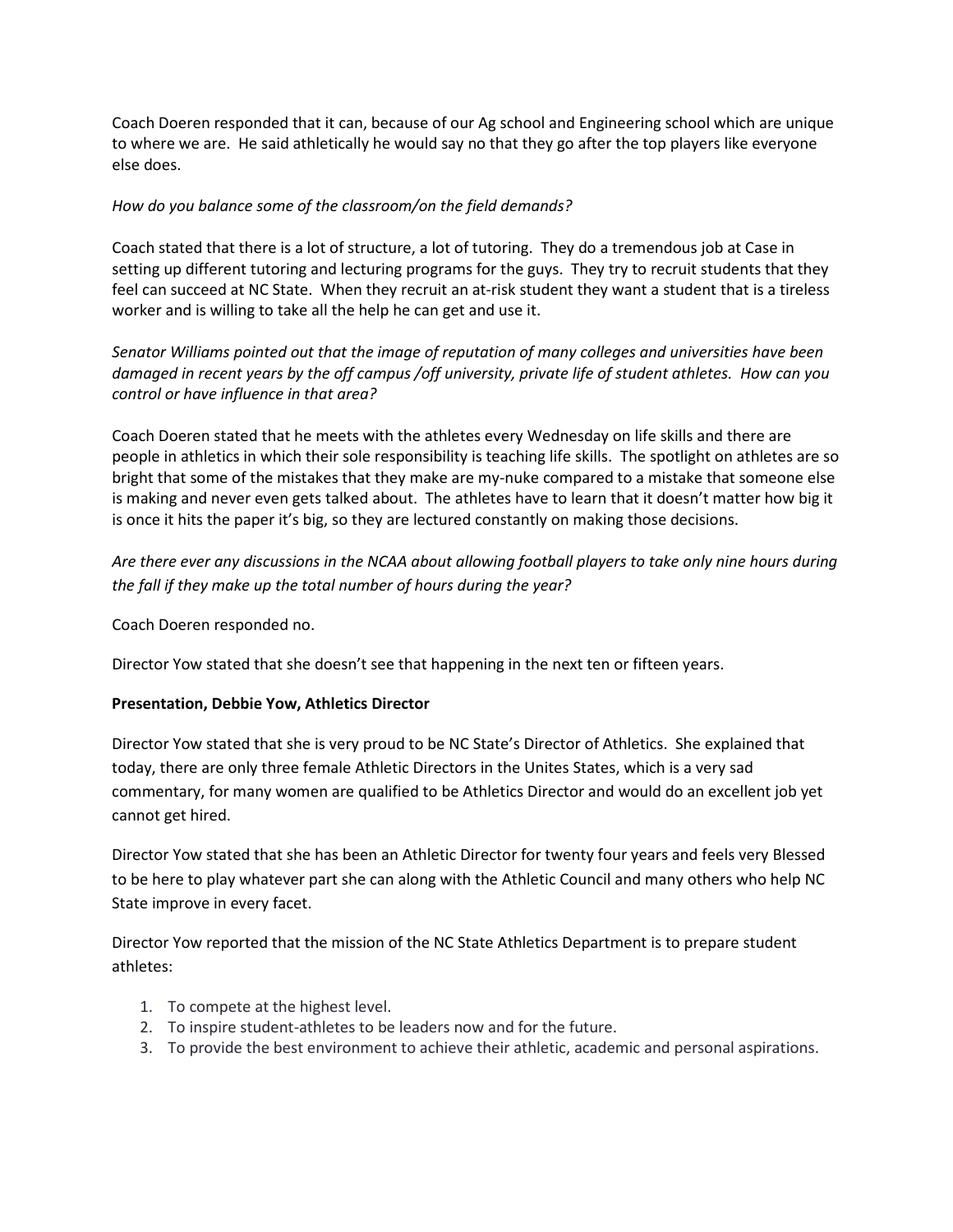Director Yow reported on the Department of Athletics budget and where NC State falls among ACC schools. She pointed out that Athletics do not receive any state funding and that they cannot become a burden for the campus, so they have to make their budget work. The budget for FY14 is \$63.4M.

Director Yow stated that they have many audiences and constituents and they are all valuable and important in different ways. They bring value to the campus when it works well. They are also aware of the fact that when it doesn't go well they can be a real problem. Last year more than one million people visited campus to watch athletic events.

Director Yow reflected on three things she did upon coming here in the summer of 2010.

- Gauge accurately where we are today in order to set challenging, yet achievable goals for the program.
- Set the right goals for the right reasons, after determining desired culture.
- Evaluate progress often, both formally and informally.

Director Yow reported that NC State is going to slide back from 34<sup>th</sup> this year because of things not going well in football and volleyball. She doesn't think NC State will finish 34<sup>th</sup> in the nation, which would put it in the top 25 for publics.

Yow stated that this process of building a top 25 program isn't lineal. She said things are going to happen like lose to the number one basketball team in the US only of course when we had the lead with seconds left. If we are doing our jobs we should be modeling for them how to manage disappointment, but first we have to manage.

# *Academic Achievement*

Director Yow reported that Athletics is now transferring 1.74 million dollars to the Academic Support Program for Student Athletes (ASPSA) unit and it is used for payment of their staff which is very large. The utility bill is also included in the \$1.74 million.

Director Yow stated that athletics have the same issue as campus in lagging behind the publics. They share a number of the issues just like campus including graduation rates with student athletes. The ability to transfer is huge, especially when you can't transfer because you might lose your eligibility.

# *FY14 Budgeted Operating Expenses: \$63.5M*

Director Yow stated that NC State doesn't lead the charge in paying football and basketball coaches. It is in the middle of the pack.

Payments to and revenue generated for campus by Athletics total \$11.6 million and that includes scholarships, administrative fee, game concessions share, trademark licensing, bookstore merchandise, utilities, campus safety and transportation, and Vaughn Towers seating for campus development.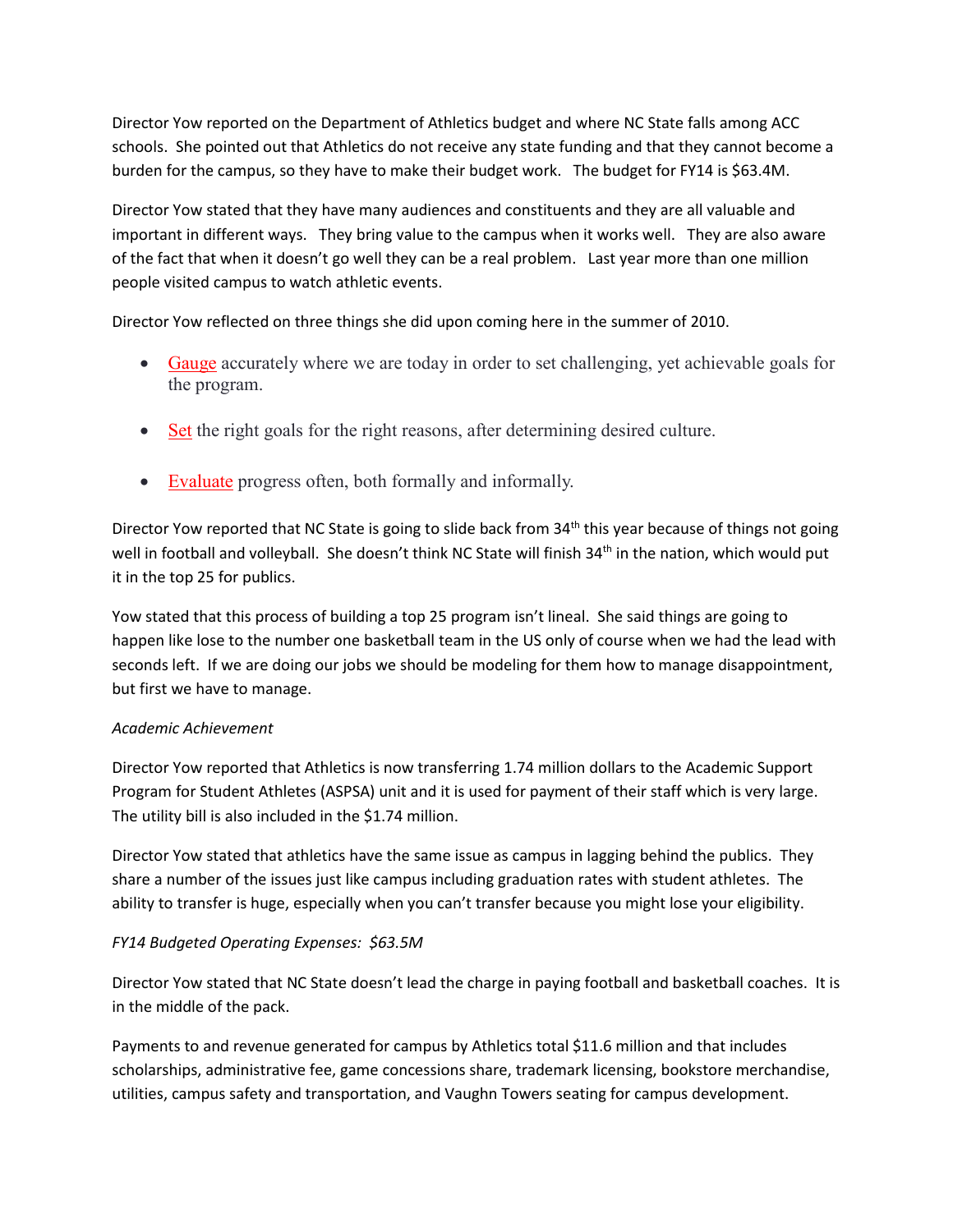Director Yow stated that the culture is the key and explained that reinforcing the culture starts with who we hire.

# Director Yow's presentation is available at [http://www.ncsu.edu/faculty\\_senate/documents/FacultySenateMeetingPresentation.pdf](http://www.ncsu.edu/faculty_senate/documents/FacultySenateMeetingPresentation.pdf)

## *QUESTIONS AND COMMENTS*

# *Can you speculate what went wrong at UNC and why it will not happen here?*

Director Yow responded no, she can't speculate at all and has nothing to say about UNC. She explained that a former football player has caused some problems at NC State and they had to have him trespassed. Part of it is about who you hire. She stated that if and when an issue arises we will not spend four years with it. We will be professional, honest, figure it out, but the campus will rule on how it gets managed.

*What sort of behavior by fans, boosters, and faculty would you like to see less of?*

Director Yow stated that you can always talk about civility in terms of competition.

*Given all the financial hardship, who decides what level of student aid is permissible and what criteria is used.* 

Director Yow stated that there is an exchange of tangible assets. The tangible assets shift is student fees and in our case 10,000 great seats in football and 4,000 of the best seats at men basketball for the student fee. About 70 or 80 percent use that model in intercollegiate athletics. There is a lesser used model and that is a student ticket price. We think of it as an exchange of tangible assets. We did not go before the fee committee this year and we are not going next year. We will get some football playoff money that will be used to make up the difference.

What is the level of student fees at NC State compared to the peers?

The response was NC State is about half way in the ACC publics, that most of the publics don't charge fees.

In closing Director Yow commended Chancellor Woodson on being an academician who appreciates what athletics can do for the campus and for wanting it to operate with integrity.

## *5.* **Old/New Business**

# *Candidates for Chair of Faculty-Elect*

Chair Zonderman reported that five nominations were submitted in which three decided not to run. Following are brief remarks from the two candidates.

## *Comments from Senator Jeannette Moore*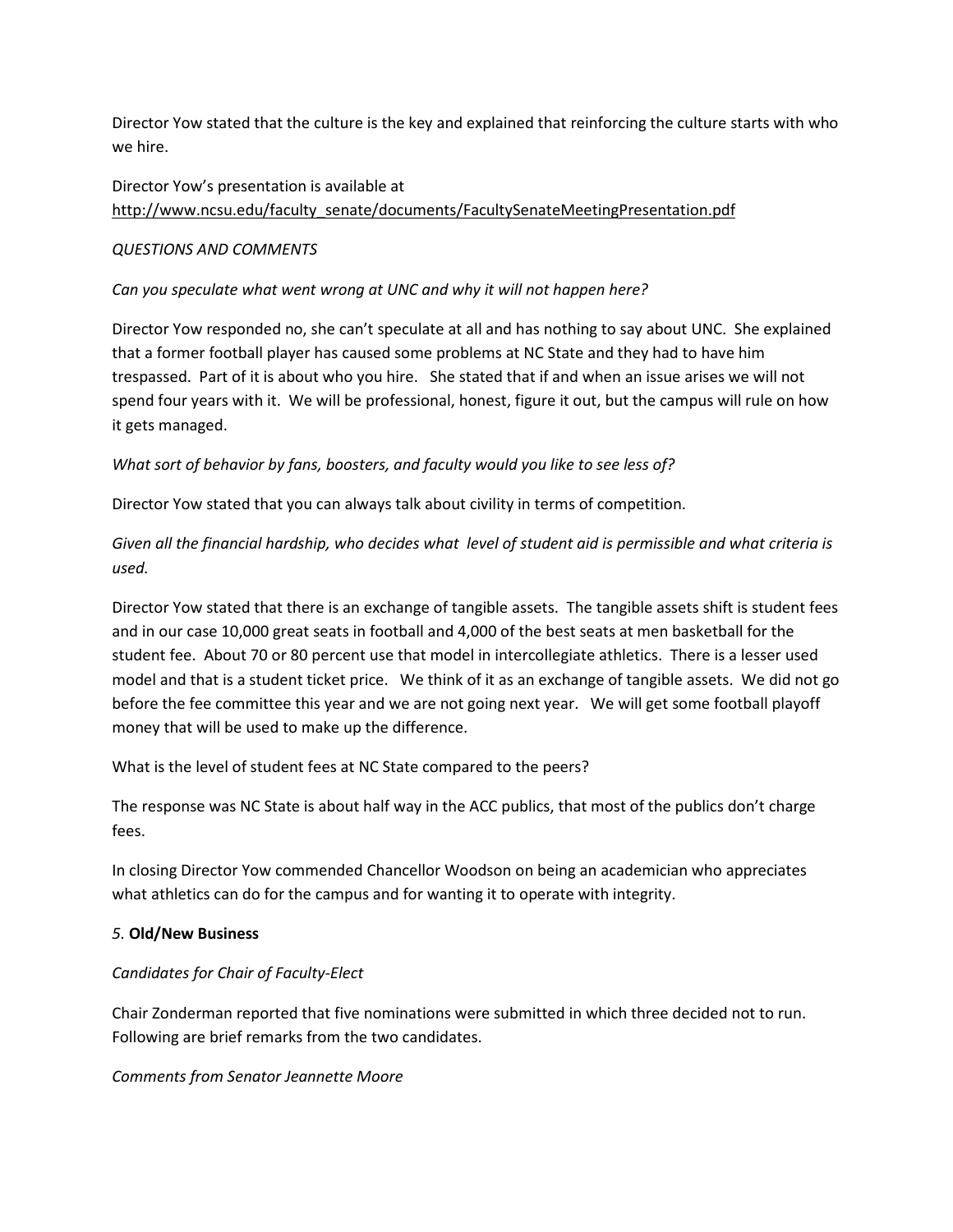*I'm Jeannette Moore, Professor of Animal Science in the College of Agriculture and Life Sciences. This is my fourth year on the Senate and I've enjoyed serving. I will be rotating off since it's mandated that you rotate off after serving two terms. I would love to stay and serve as Chair of the Faculty. My strengths are being able to keep a meeting on task and I think that is important in terms of the Faculty Senate because we do have people with a lot of different backgrounds and a lot of conversation goes on.* 

*Some things I like from past chairs are the Past Chair's (Kellner) minimal use of PowerPoint and Chair Zonderman's goal to end the meetings by 4:30p.m. I would like to see a little more discussion in the Senate. We have a lot of great people here and we don't usually have a lot of time for discussion. I would like to see more of the committees' points brought to the Senate, since we often times don't know that until there is a resolution, so I would like to see a little more communication in knowing what the committees are doing and maybe having some of those discussions here.* 

#### *Comments from Secretary Dennis Daley*

*I'm Dennis Daley, Professor of Public Administration in the College of Humanities and Social Sciences. I have been on the Senate numerous times over decades. The one question people probably ask since I have served as chair before is, why again?* 

*The ambitions of being chair is you want to accomplish something that moves the faculty forward and in my first term as chair there were three Chancellors and three Provosts. The job of chair in the Senate was stability, so while we probably got stability, Hans Kellner when he served as Chair has an ombudsman as his legacy, which is a major accomplishment. Since I teach in this area that would be a major change here, and that is what you are looking for. There are issues that I care about and the major issue is that the recession has really damaged us at NC State and I don't think we are rebuilding our departments and that is what we need to focus on. The faculty excellence initiative is great, I love the idea, but not at the expense of our disciplines. They have to be restored first, because that is the strength of the university. You can't assume that just because someone left or retired from an area that we no longer need that. I don't see that being addressed as well here today. There is too much interest on reallocation of positions and that is the area that I really want to focus on.* 

*The primary issue for the Chair is the communication that Jeannette mentioned. Every chair is there to make sure that the voices of faculty are presented and heard by the Provost and the Chancellor because they are the ones that make the decisions and from my previous experiences sometimes they don't hear things. You would expect that if the Emperor has no clothes, the deans and the department heads would mention that, but there is a reason in the fable that none of the nobility and ministers did tell the Emperor that he was naked, they wanted to keep their jobs or in some cases they were doing good things that only they could help do.* 

*We need to be that voice that keeps the Chancellor and Provost only in the N&O for good things.*